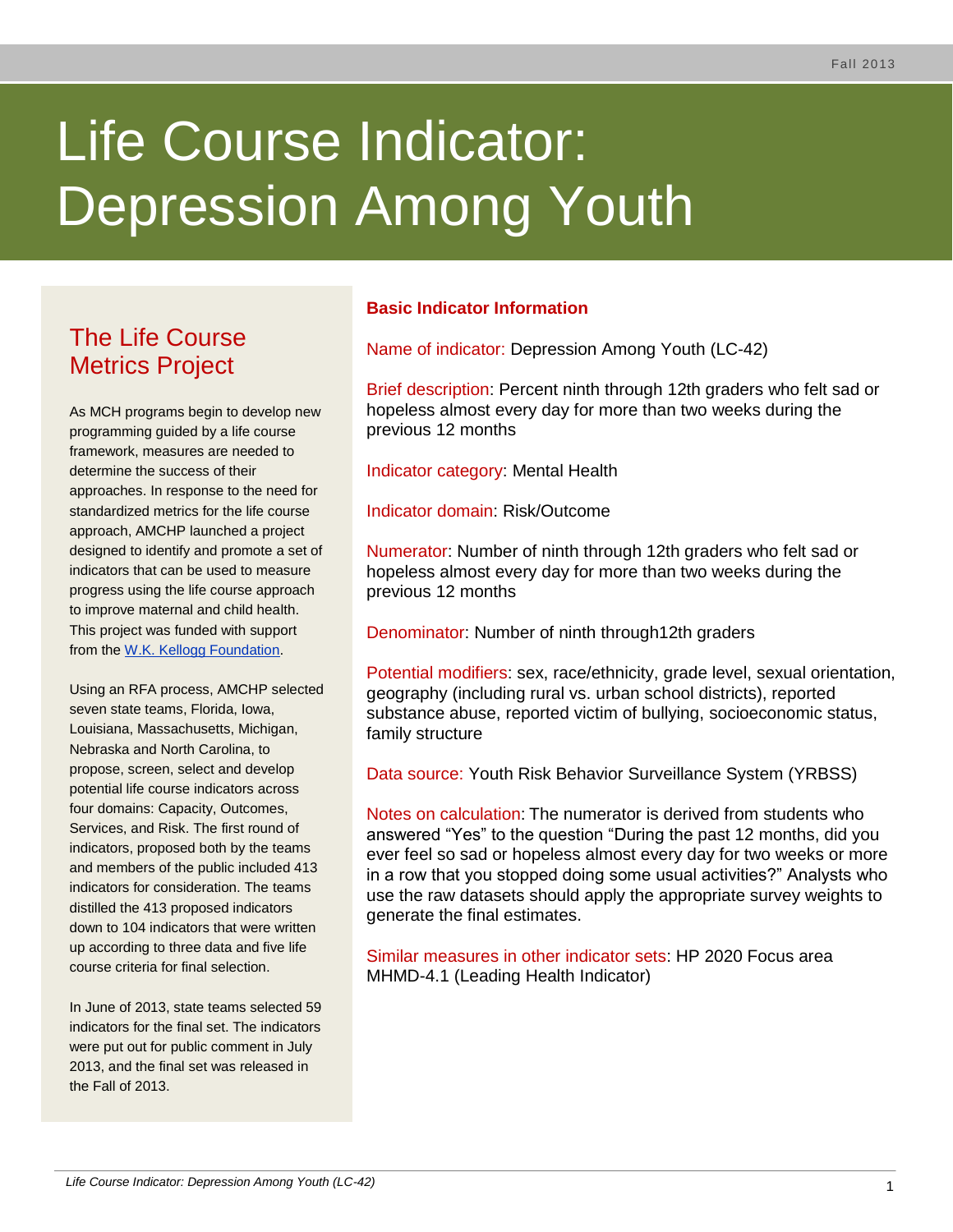### **Life Course Criteria**

#### *Introduction*

Depression among youth is a costly and complex problem characterized by deep disparities across groups defined by gender, racial/ethnic, socioeconomic status (SES), and sexual orientation.This presents a substantial challenge for the U.S. health care system due to the economic cost of mental illness reaching the billions annually. The etiology of youth depression is a combination of genetic, biological, environmental, and psychosocial factors. When compared to healthy peer counterparts, adolescents who experience depression during childhood are more likely to experience severe mental illness during adulthood and suffer from comorbidities, resulting in increased risk for school drop-outs, pregnancy, substance abuse, adult depression, and suicide. Research indicates that risk for childhood and adolescent depression increases two to three times among children of depressed parents, further indicating that adolescent depression is a family-based, life course issue. A variety of traditional and non-traditional partnerships offer opportunities to reduce the proportion of adolescents experiencing depressive symptoms, including those hard to reach, and intervene in this sensitive period to reduce risks to lifelong well-being.

#### *Implications for equity*

When examining prevalence rates of adolescent depression, key disparities emerge. Research suggests gender, race/ethnicity, socioeconomic status, and sexual orientation all play a role in reported depression disparities among adolescent and young adults.

According to the 2011 national Youth Risk Behavior Surveillance System (YRBSS), female students have a higher prevalence of feeling sad or hopeless almost every day for two or more weeks in a row (35.9 percent for females vs. 21.5 percent for males).<sup>4</sup> This gender disparity remained constant in every category of race/ethnicity and every grade level. The survey also indicates that state and large urban school district surveys reveal the same gender gap.<sup>4</sup> Maughanet et al concluded that rates of depression rise in the teenage years, especially among females. Researchers have proposed a variety of hypotheses as to why this gender gap exists, including: ability to process stressful events and related coping styles, greater exposure/sensitivity to psychosocial stress, hormonal changes, and changes in underlying brain development.<sup>5</sup>

Racial and ethnic disparities also have been linked to depression in youth. Healthy People 2010 data indicated racial and ethnic disparities among adolescents who reported experiencing major depressive episodes. Black non-Hispanic adolescents reported having the lowest proportion of major depressive episodes in the past 12 months. Non-Hispanic white, American Indian, and Alaska Native adolescents reported rates that were 23 percent to 36 percent higher when compared to Black non-Hispanic adolescents.<sup>6</sup>

Socioeconomic status also contributes to inequities associated with youth depression. Although SES is not measured in the YRBSS, data measuring similar factors – lower household income and lower parental education – are both associated with higher prevalence rates of adolescent depression in the 2011 YRBSS national sample.<sup>7</sup> In a study that examined SES and population attributable risk (PAR) for adolescent depression, research indicated that the adjusted PAR for lower income was 26 percent and the adjusted PAR for lower parental education was 40 percent, indicating that lower SES, most notably low parental education, is associated with an increased risk for youth depression.<sup>3</sup>

A large body of research suggests depression among adolescents and young adults occurs disproportionately among youth who identify as lesbian, gay, bisexual, or transgender (LGBT), indicating a significant inequity associated with sexual orientation. Almeida et al. assessed emotional distress by analyzing data from a school-based survey (n=1,032). Results indicated that when compared to heterosexual peer counterparts, LGBT youth scored significantly higher on the scale of depressive symptomatology. Mediation analysis also revealed that this disparity could be attributable to perceived discrimination.<sup>8</sup>

Moving forward, public health professionals must take gender, racial/ethnic, socioeconomic, and sexual orientation inequities into consideration when planning adolescent depression programs and policies. If programs can specifically target at-risk youth populations and determine the underlying reasons for the existence of these disparities, adolescent health and well-being could be successfully promoted by public health entities.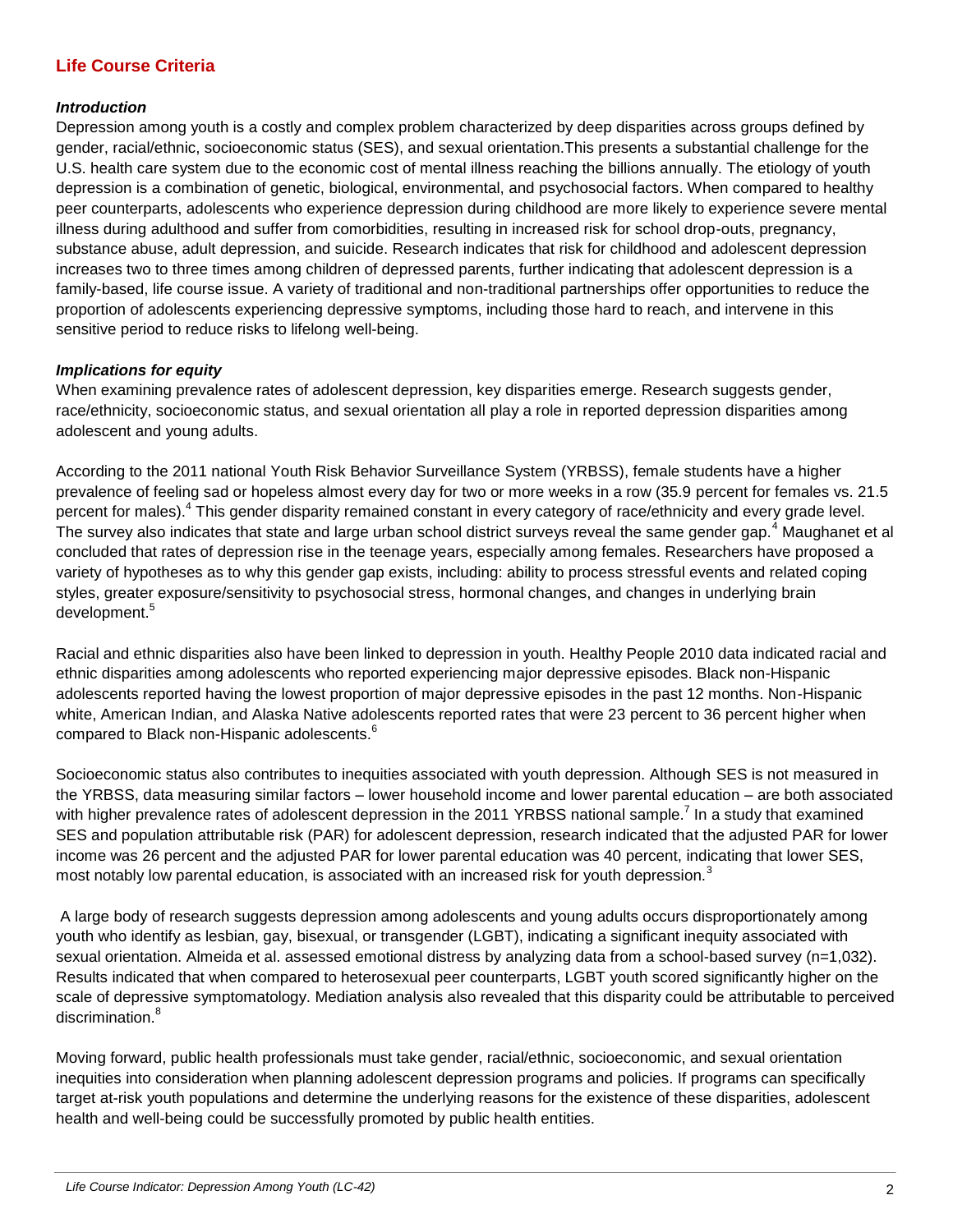#### *Public health impact*

Depression among adolescents and young adults has a significant impact on the larger U.S. public health system. Although prevalence data is highly variable, most researchers suggest the lifetime prevalence rate of major depression in adolescence is 15 percent-20 percent.<sup>9</sup> This translates to nearly one in five adolescents, indicating that depression is an emerging and compelling health issue for adolescents and young adults. Despite multiple efforts to identify and reduce youth depression and suicide, the prevalence of adolescents who report feeling sad or hopeless almost every day for two or more weeks in a row did not change significantly between 1999 and 2011 (28.3 percent-28.5 percent). In fact, the rate increased from 2009 to 2011 (26.1 percent and 28.5 percent respectively) according to the 2011 national YRBSS.<sup>4</sup>

Extant research suggests that depression during childhood and adolescence is associated with adverse adult health outcomes, including mental illness during adulthood. This presents a substantial challenge for the U.S. health care system because the economic cost of mental illness in the United States was estimated to be approximately \$300 billion in 2002 dollars.<sup>10</sup> If depression during adolescence can be prevented or treated early, there is a cost-savings opportunity for public health systems. Additionally, reducing depression in adolescents is a national health priority. Healthy People 2020 includes an objective which specifically focuses on reducing the proportion of adolescents aged 12 to 17 years who experience major depressive episodes.<sup>11</sup>

Recent incidences of gun violence and mass shooting such as the Aurora shooting and the Sandy Hook Elementary school shooting have forced the public health community to further examine the relationship between mental health and violence, particularly among young adults and adolescents.<sup>12</sup> Although research on this topic is scant, some studies suggest a significant relationship between violence and self-rated mental health. A longitudinal study of adolescents in the United States suggests that youth who are exposed to violence (e.g., witness gun violence) experience increased risk for poor health, including symptoms associated with depression. Policy analysis also reveals a significant relationship between gun violence and suicide with some researchers even suggesting potential policy strategies to reduce gunrelated suicides.<sup>13</sup> Moving forward, public professionals must seek to further define the long-term consequences associated with gun violence, mental health, depression, and suicide among adolescents.<sup>14</sup>

The adolescent depression indicator provides a point of intervention and reference for public health systems and programs. Research suggests that prevention programs decrease the occurrence and reoccurrence of depressive symptoms in youth.<sup>5</sup> School-based selective prevention programs using cognitive behavioral therapy have shown to be beneficial to adolescents with depressive symptoms.<sup>5</sup>

#### *Leverage or realign resources*

There is substantial potential to leverage and realign system resources to impact adolescent depression. Multiple entities within the system of care serving adolescents have the opportunity to intervene and address depression in adolescents. These entities include, but are not limited to: school systems, the department of labor, community employers, public and private health care systems, research institutions and federal agencies such as the National Institute for Mental Health (NIMH) and the Substance Abuse and Mental Health Services Administration (SAMHSA), social services, and non-profit organizations such as the National Alliance on Mental Illness (NAMI).

Potentially the single most important resource for preventing adolescent depression is the school system. Children and adolescents spend a large portion of their time in school, presenting school officials and teachers with an opportunity to intervene and impact adolescents' lives. Adolescent depression is often associated with negative long-term outcomes including impairment in school and school drop-out.<sup>5,9</sup> Many education systems are currently involved in various prevention efforts with programs in place for youth identified as at-risk for or living with depression.<sup>5</sup> Such school-based programs have the potential to positively address this emerging health issue for adolescents. Maughan et al. suggests that peer conflict and bullying are risk factors highly associated with adolescent depression; therefore, schools and overlapping program entities could focus on these factors.<sup>5</sup> Many non-profit organizations work in conjunction with schools to provide after-school programs such as tutoring, physical activity programs, and nutrition workshops. Such organizations could be approached for partnership possibilities regarding the prevention of adolescent depression. Sports programs within school systems also provide a visible platform for partnership, since many adolescents actively participate in school sports programs.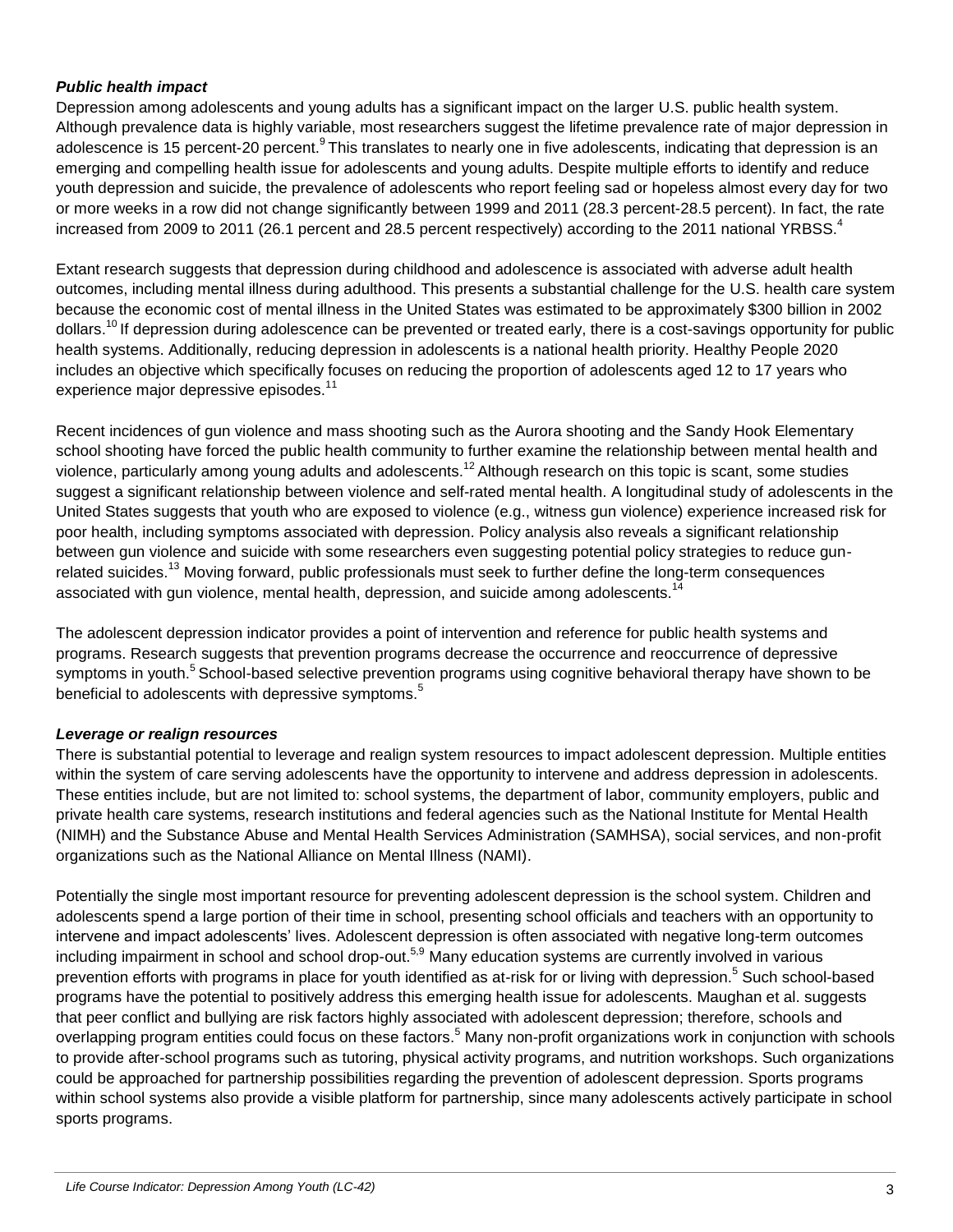Adolescent depression also is associated with impairment in the workplace setting. Since many older adolescents and young adults hold part-time employment, creative partnerships are possible. The Department of Labor and local community employers known for hiring large amounts of youth could potentially provide invaluable, creative partnership opportunities.

Youth depression is associated with high medical costs. Medicaid has several vehicles to support effective community mental health services, including state plan services, managed care, waivers, and the Early Period Screening, Diagnosis and Testing Benefit.<sup>15</sup>Private insurers also provide support for mental health services. Additionally, medical home and care coordination entities are potential partners as many public and private health plans move children with ongoing special health care needs, including mental health issues such as depression, into managed care programs. Given the high cost of medical expenses associated with adolescent depression and the need for clinical care, private and public health care entities are natural partners for addressing adolescent depression in states and communities.

Federal agencies also are dedicated to preventing adolescent depression and could serve as potential partners. The NIMH provides information on its website specific to depression in children and adolescents, including fact sheets and links to other organizations and information.<sup>16</sup> SAMHSA has a National Registry of Evidence-based Programs and Practices for the public to view available interventions.<sup>17</sup>

Lastly, it is important to note that not all adolescents and young adults can be reached via traditional mechanisms. Adolescents in the foster care system, runaway and homeless youth, and adolescents who are not connected to schools can be difficult to reach. Therefore, public health systems must creatively approach these populations by leveraging community-based partners such as homeless shelters, free counseling centers, and even law enforcement. Established partnerships with social service organizations also would allow for public systems to identify and bring in adolescents outside of the traditional system of care.

#### *Predict an individual's health and wellness and/or that of their offspring*

Youth depression is an important indicator on the life course trajectory. The etiology of youth depression is a combination of genetic, biological, environmental, and psychosocial factors. When compared to healthy peer counterparts, adolescents who experience depression during childhood are more likely to experience severe mental illness during adulthood.<sup>9</sup> Researchers also suggest disruptive disorders including Attention Deficit Hyperactivity Disorder (ADHD), Oppositional Defiant Disorder (ODD), and Conduct Disorder (CD) are co-morbidities often associated with youth depression. Research indicates that risk for childhood and adolescent depression increases two to three times among children of depressed parents, further indicating that adolescent depression is a family-based, life course issue.<sup>18</sup>

As mentioned previously, depression during adolescence is significantly associated with adverse health outcomes. Untreated depression in youth is associated with increased school drop-outs, pregnancy, substance abuse, adult depression, and suicide.<sup>9</sup> Given the individual negative adverse health outcomes associated with adolescent depression, public health professionals must actively seek to prevent and treat depression among youth.

## **Data Criteria**

#### *Data availability*

The YRBSS monitors priority health-risk behaviors and the prevalence of obesity and asthma among youth and young adults. The YRBSS includes a national school-based survey conducted by the Centers for Disease Control and Protection (CDC), state, territorial, and local education and health agencies and tribal governments.

YRBSS monitors six categories of priority health-risk behaviors among youth and young adults, including behaviors that contribute to unintentional injuries and violence; sexual behaviors that contribute to unintended pregnancy and sexually transmitted diseases, including HIV infection; alcohol and other drug use; tobacco use; unhealthy dietary behaviors; and inadequate physical activity. In addition, YRBSS monitors the prevalence of obesity, asthma and symptoms of depression.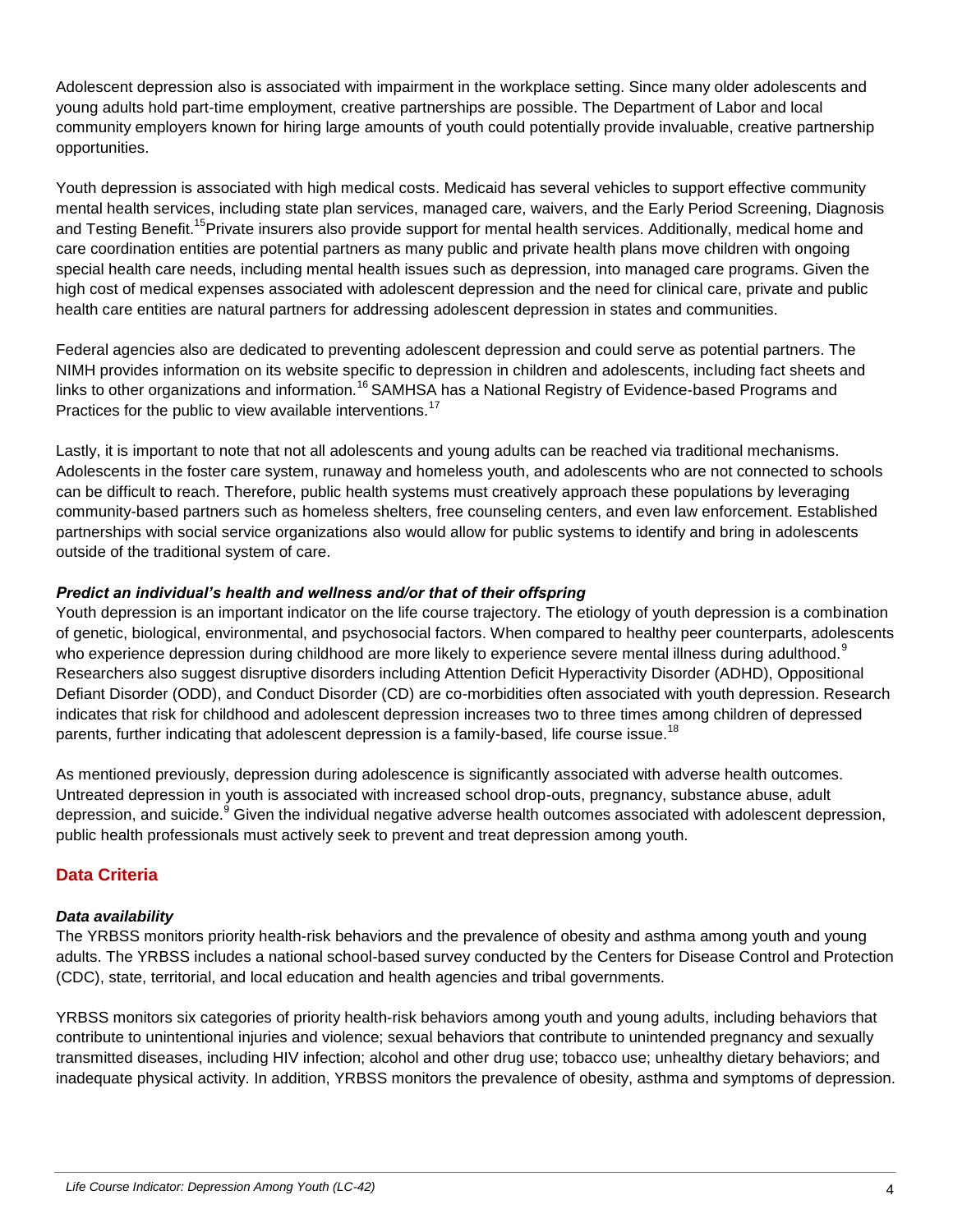The YRBSS is administered every other year (odd years), generally in the spring semester in schools via a pencil and paper mode. The YRBSS survey contains no skip patterns. In the even-numbered years, CDC leads a process of examining and revising the questionnaire, using both expert opinion and votes from the YRBSS coordinators in states. The final result is a standard questionnaire that can be modified by states to meet their needs, but modifications must be within certain parameters.: 1) the modified questionnaire must contain at least two-thirds of the original standard questionnaire, 2) questions that are added are limited to eight mutually exclusive response options, 3) the questionnaire may not have skip patterns or fill in the blanks, and 4) the questionnaire may not exceed 99 questions, and the state must retain the height and weight questions. The 2011 YRBSS included a national school-based survey conducted by CDC and 47 state surveys, six territory surveys, two tribal government surveys, and 22 local surveys conducted among students in grades nine through 12 during October 2010-February 2012. Data collected by CDC represent both public and private schools with students in grades nine through 12; data collected by states, territories, tribes, and localities represents primarily public school students.

The National YRBSS questionnaire and datasets from each survey cycle are readily available on the CDC website via two mechanisms. Individuals can download raw YRBSS datasets in ASCII, SAS, SPSS, or Access formats. Additionally, the CDC also offers an interactive online portal entitled "Youth Online" which allows users to view results from the 2011 National YRBSS survey and filter by race/ethnicity, sex, and grade. YRBSS summaries published in the Morbidity and Mortality Weekly Report (MMWR) also are viewable and downloadable on the CDC website.

In 2011, a total of 43 states and 21 large urban school districts collected YRBSS data representative of high school students in their jurisdiction.

Sources:

About YRBSS: [cdc.gov/HealthyYouth/yrbs/index.htm](http://www.cdc.gov/HealthyYouth/yrbs/index.htm) Raw Data File Access: [cdc.gov/healthyyouth/yrbs/data/index.htm](http://www.cdc.gov/healthyyouth/yrbs/data/index.htm) CDC "Youth Online": [apps.nccd.cdc.gov/youthonline/App/Default.aspx?SID=HS](http://apps.nccd.cdc.gov/youthonline/App/Default.aspx?SID=HS)

#### *Data quality*

From the available YRBSS documentation, the 2011 national YRBSS school response rate was 81 percent; the student response rate was 87 percent; and the overall response rate was 71 percent. Comparisons between estimates for states and districts from the national data collection effort and the surveys collected by states, territories, tribes, and localities can be found on the CDC YRBSS website. Each jurisdiction reached a minimum site response rate of 60 percent and therefore had weighted data for that year. Weighted data allows a jurisdiction to make statements from the data that generalize to all high school students in that jurisdiction.

Studies by CDC and others indicate that data about risk behaviors can be gathered as credibly from adolescents as from adults. YRBSS performs internal reliability checks to help identify the small percentage of students who falsify their answers. To obtain truthful answers, students must perceive the survey as important and know procedures have been developed to protect their privacy and allow for anonymous participation.

A test-retest study of the 1999 version of the questionnaire found that 47 percent of items had at least "substantial" reliability, with kappa statistics of agreement of 61 percent or greater, and 93 percent of items had at least "moderate" reliability, with kappas of 41 percent or greater. The study found no differences in reliability by gender, grade, or race/ethnicity. The study found that items related to tobacco use, alcohol and other drug use, and sexual behavior had the highest reliability. By comparison, items asking about dietary behaviors, physical activity, and other health-related topics were less reliable. A study of mode and setting using the YRBSS questions determined that students were more likely to report risk behaviors when they took the survey at school compared with taking the survey at home. The question which captured whether the ninth through  $12<sup>th</sup>$  grader felt sad and hopeless in the past 12 months received a kappa score of 56.4 percent with a time-one prevalence of 28.2 and a time-two prevalence of 24, yielding the conclusion that the reliability of the survey question was questionable.<sup>1-2</sup> The study reported that the question was revised in later questionnaires, but there is no documentation to determine the reliability of recent questionnaires.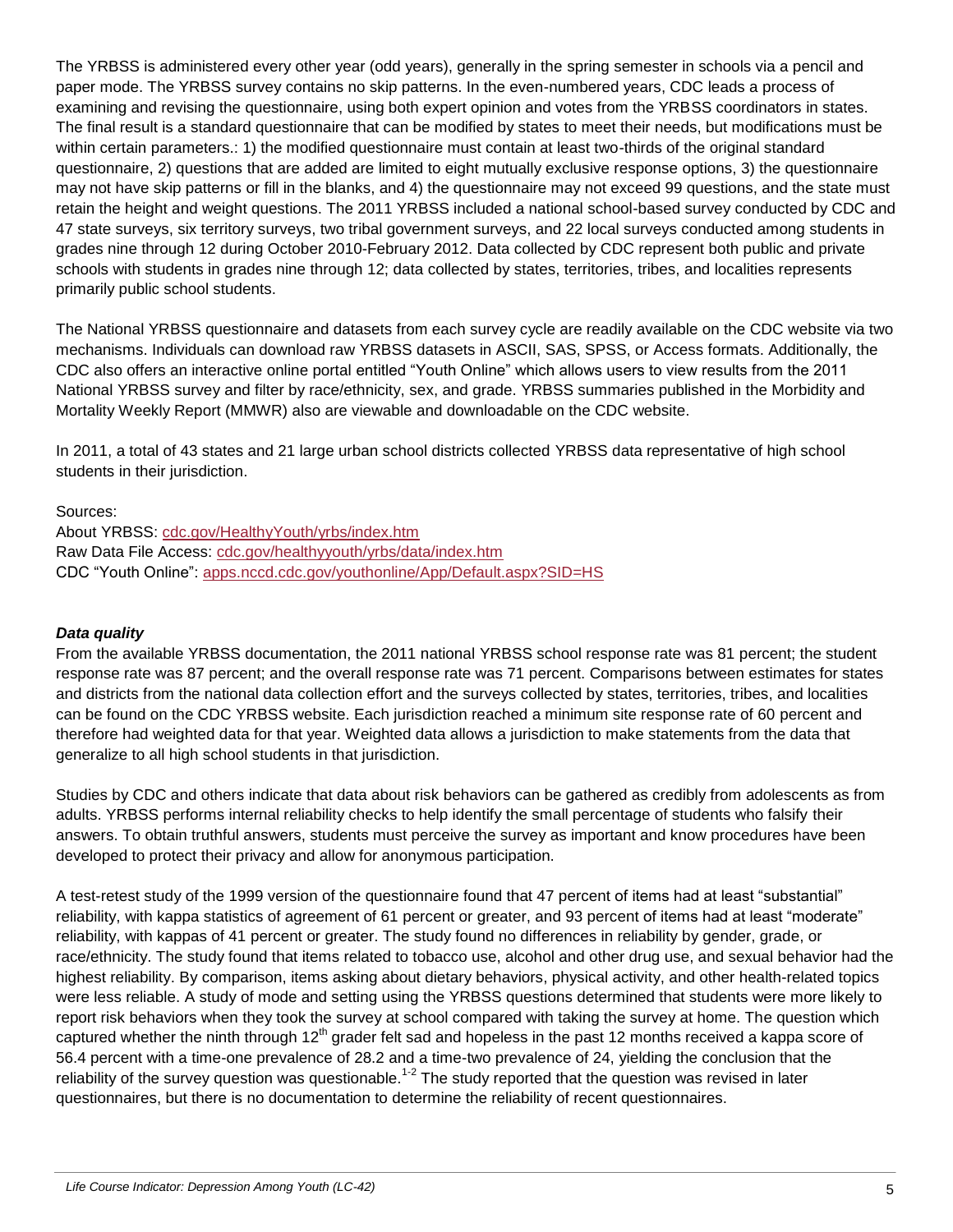YRBSS data captures the prevalence of depressive symptoms but does not truly capture the prevalence of clinical or diagnosed depression. Therefore, much of the information presented in subsequent sections on clinical depression may not be fully applicable to students who respond affirmatively to the YRBSS question of interest. Research suggests that early symptoms of mental health disorders, including depression, emerge several years before full diagnostic criteria are met.<sup>3</sup>

In 2003, the CDC conducted an empirical literature review to examine the validity of adolescent self-reporting of riskbehaviors measured on the YRBSS and determined that neither cognitive nor situational factors impede the validity of the YRBSS self-reporting method. Lastly, it is important to note two key limitations for this data: (1) the data only applies to ninth through 12<sup>th</sup> grade-aged youth attending school and (2) under- and over-reporting of behaviors cannot be determined.<sup>1</sup>

#### *Simplicity of indicator*

The level of complexity in calculating and explaining the adolescent depression indicator is moderate. The YRBSS determines the prevalence rate of ninth through  $12<sup>th</sup>$  graders who felt sad or hopeless almost every day for more than two weeks by weighting the results. Weighting means that a numeric adjustment was applied to each survey record in the data set to account for the sampling design and known differences between responders and non-responders so that the results are representative of all ninth through 12<sup>th</sup> graders in the United States attending public and private school. While the statistical analysis and weighting methodology used is detailed and complex, the CDC website offers information regarding weighting procedures which is simple to read and interpret. Lastly, the survey question itself may be complex for high school students to answer. Interpretation of the terms "sad", "hopeless" and "almost every day" is subjective and could be difficult for youth to answer accurately and consistently. The indicator is, however, easy to explain to public health professionals.

#### Source: **[cdc.gov/HealthyYouth/yrbs/faq.htm](http://www.cdc.gov/HealthyYouth/yrbs/faq.htm)**

#### **References**

- 1. Brener ND, Kann L, McManus T, Kinchen SA, Sundberg EC, Ross JG. Reliability of the 1999 Youth Risk Behavior Survey Questionnaire. *J Adoles Health*. 2002;31: 336-342.
- 2. Centers for Disease Control and Prevention. Methodology of the Youth Risk Behavior Surveillance System. *MMWR*. 2004;53(RR-12).
- 3. Gladstone, TRG, Beardslee WR, O'Connor EE. The Prevention of Adolescent Depression. National Institutes of Health- Public Access Author Manuscript: March 2011; 34(1): 35-52.
- 4. Centers for Disease Control and Prevention. Youth Risk Behavior Surveillance- United States. MMWR 2012;61 (No.SS-4).
- 5. Maughan B, Collishaw S, Stringaris A. Depression in Childhood and Adolescence. J Can Acad Child Adolesc Psychiatry. February 2013; 22(1): 35- 40.
- 6. U.S. Department of Health and Human Services. Office of Disease Prevention and Health Promotion. Healthy People 2020. Washington, DC. Available a[t http://www.healthypeople.gov/2020/LHI/mentalHealth.aspx?tab=data.](http://www.healthypeople.gov/2020/LHI/mentalHealth.aspx?tab=data) Accessed September 2013.
- 7. Goodman E, Slap GB, Huang B. The Public Health Impact of Socioeconomic Status on Adolescent Depression and Obesity. American Journal of Public Health: November 2003, Vol. 93, No. 11, pp.1844-1850.
- 8. Almeida J, Johnson RM, Corliss HL, Molnar BE, Azrael D. Emotional distress among LGBT youth: The influence of perceived discrimination based on sexual orientation. J Youth Adoles. 2009; 35: 1001-1014.
- 9. Asarnow JR, Jaycox LH, Duan N, LaBorde AP, Rea MM, Murray P, Anderson M, Landon C, Tang L, Wells KB, Effectiveness of a Quality Improvement Intervention for Adolescent Depression in Primary Care Clinics. The Journal of the American Medical Association. 2005;293(3):311- 319.
- 10. Centers for Disease Control and Prevention. Mental Illness Surveillance Among Adults in the United States. *MMWR*. 2011;60(03):1-32.
- 11. U.S. Department of Health and Human Services. Office of Disease Prevention and Health Promotion. Healthy People 2020. Washington, DC. Available a[t http://www.healthypeople.gov/2020/default.aspx.](http://www.healthypeople.gov/2020/default.aspx) Accessed September 2013.
- 12. American Public Health Association. Gun Violence Prevention. Retrieved December 10, 2013 from [http://www.apha.org/NR/rdonlyres/214B37EC-](http://www.apha.org/NR/rdonlyres/214B37EC-B3A7-4A2B-A501-AEE178AD533E/0/APHAGunViolenceFactSheet3182.pdf)[B3A7-4A2B-A501-AEE178AD533E/0/APHAGunViolenceFactSheet3182.pdf.](http://www.apha.org/NR/rdonlyres/214B37EC-B3A7-4A2B-A501-AEE178AD533E/0/APHAGunViolenceFactSheet3182.pdf)
- 13. Lewiecki, EM, Miller SA. Suicide, Guns, and Public Policy. *AJPH*. 2013;103(1):27-31.
- 14. Boynton-Jarrett R, Ryan LM, Berkman LF, Wright RJ. Cumulative Violence Exposure and Self-Rated Health: Longitudinal Study of Adolescents in the United States. Pediatr. 2008;122:961-970.